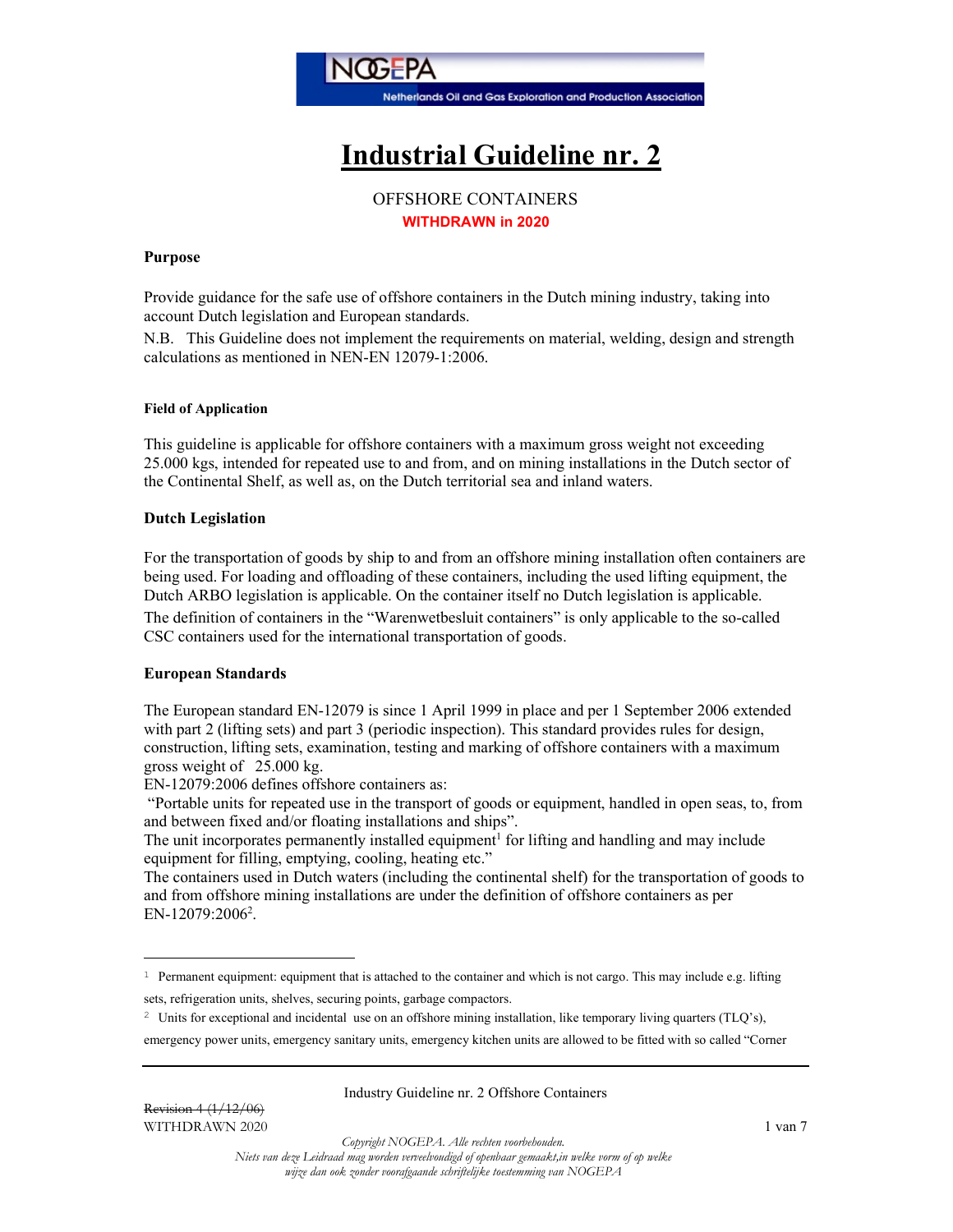

## Application of EN-12079 in the Dutch Offshore Industry

With the first version, enforced 1 April 2000, the NOGEPA members adopted the EN-12079 as guidance for offshore containers with the following understanding:

- 1. Offshore containers built as from 1 April 2000 shall fulfill the requirements of EN-12079:2000;
- 2. Offshore containers built before 1 April 2000, shall be upgraded in 3 stages (timeframes) and modified in such a way that they meet a comparable level of safety as offshore containers designed and built according EN-12079:2000.

As from August 2006 the new version of the standard EN-12079:2006 is adopted by NOGEPA. Offshore containers built before 1 April 2000 as mentioned under (2) in the previous paragraph and modified and have the comparable level of safety as offshore containers designed and built according to EN-12079:2006, and followed the periodic examination and testing scheme, will be accepted. In addition offshore containers shall:

- 1. Have markings and requirements as mentioned in Attachment 1
- 2. Meet the specifications of lifting sets connected to offshore containers as mentioned in Attachment 3.

#### Periodical Testing and Inspection

Offshore containers shall be tested and inspected as mentioned in Attachment 2 by:

1. An inspection body meeting the requirements as per NEN-EN-ISO/IEC 17020 or;

2. An inspection body which is recognized by EKH and or TCVT and proofed to be qualified to carry out inspections on offshore containers in accordance with EN-12079

N.B. all paragraph numbers mentioned in Attachments 1, 2 and 3 are referring to the paragraph numbers from EN-12079:2006.

block adaptors" to meet the criteria as mentioned in addendum 1 ( this incorporates that the individual units have to face an initial load test at 200 % of the maximum gross weight.)

Industry Guideline nr. 2 Offshore Containers

Revision 4 (1/12/06) WITHDRAWN 2020 2 van 7

Copyright NOGEPA. Alle rechten voorbehouden.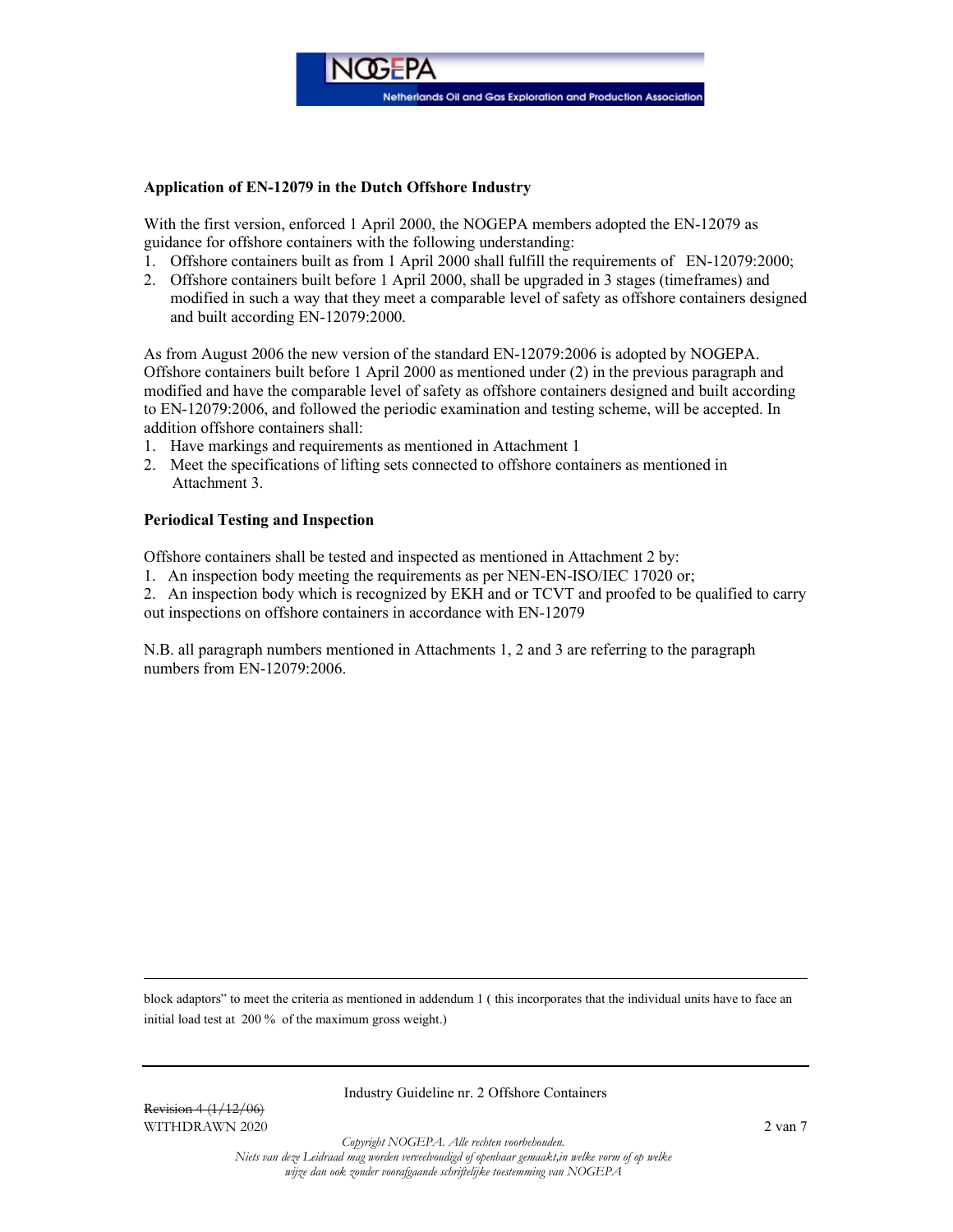Netherlands Oil and Gas Exploration and Production Association

# ATTACHMENT 1 - Markings

# Safety Markings (9.1)

The tops of closed containers and the top rails of open- and framed containers shall be marked with a band (solid or hatched) not les than 100 mm wide round the roof perimeter

**NOGFPA** 

# Identification Markings (9.2)

Each container shall be marked with a unique container number, issued by the owner, as a prime identifier for use as the common cross-reference on all in-service certification, shipping documentation

The container number shall be prominently and indelibly displayed on all sides of the container (as viewed from ground level) in characters of a contrasting colour , not less than 75mm high. If a container has a roof, the container number shall be displayed on the roof in characters 300 mm high or more

# Information Markings (9.3)

Each container shall be clearly marked with;

- Maximum gross mass (in kg)
- Tare mass (in kg)
- Payload (in kg)
- Relevant dangerous goods placarding in accordance with the IMDG code.
- Relevant electrical hazard classification and zone marking according to ATEX directive.

NOTE: Placarding should be removed when the container no longer contains dangerous goods.

Characters shall be displayed in a contrasting colour not less than 50 mm high

## Other Markings (9.4)

If the container is fitted with an intermediate deck the payload of the deck shall be displayed on the inside of the container in a position where it is clearly visible at all times, in characters of a contrasting colour not less than 50 mm high.

#### Forklift Pockets (5.4.5)

When fitted, for klift pockets shall be installed in the bottom structure and shall have a closed top, pass through the base and be provided with the means to prevent the container from topping from the forks. The internal dimensions of the forklift pockets shall be 200 mm x 90 mm.

Industry Guideline nr. 2 Offshore Containers

Copyright NOGEPA. Alle rechten voorbehouden.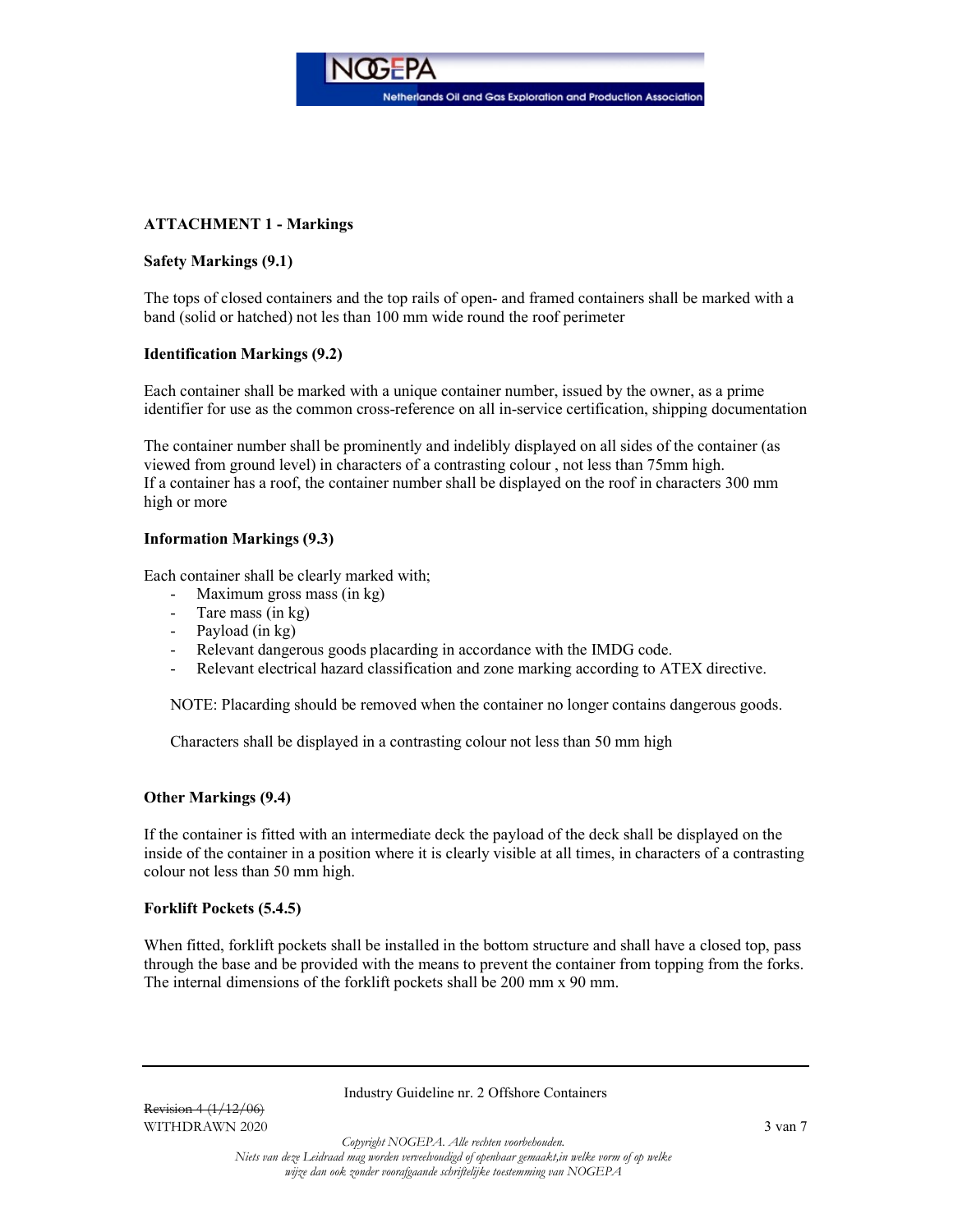

Forklift pockets shall be located such be located such a position of the located such a position of the located such a position of the located such a position of the located such a position of the located such a position o

that the container is stable during handling and driving with forklift truck; container length, height, width and rating shall be taken into account.

Forklift pockets shall be located as far apart as practicable but need not be more than 2050 mm apart from the center of pocket to center of pocket

# Protruding Parts (5.1.3)

Protruding parts on the outside of the offshore container that may catch other containers or structures shall be avoided. Protruding parts (door handles, hatch, cleats , etc.) shall be so placed or so protected that they do not catch the lifting set.

# Pad-Eyes (5.4.7)

In order to prevent lateral bending moments on pad eyes, they shall be aligned with the sling to the center of lift, with a maximum manufacturing tolerance of approx. 2,5 degrees.

The diameter of holes in pad-eyes shall match the shackle used, clearance between shackle pin and pad-eye hole shall not exceed 6% of the nominal shackle pin diameter.

The tolerance between pad-eye thickness and inside width of the shackle shall not exceed 25% of the inside width of the shackle.

Pad-eyes shall be so designed as to permit free movement of the shackle and sling termination without fouling the pad-eye.

Pad-eyes shall not protrude outside the boundaries of the container other than vertically upward, and shall as far as possible be designed to avoid damage from other containers.

## ISO Corner Fittings (5.4.8)

Where ISO corner fittings are mounted to offshore freight containers they shall conform to ISO-1161

NOTE: Lifting offshore with shackles in these corner fittings is not acceptable.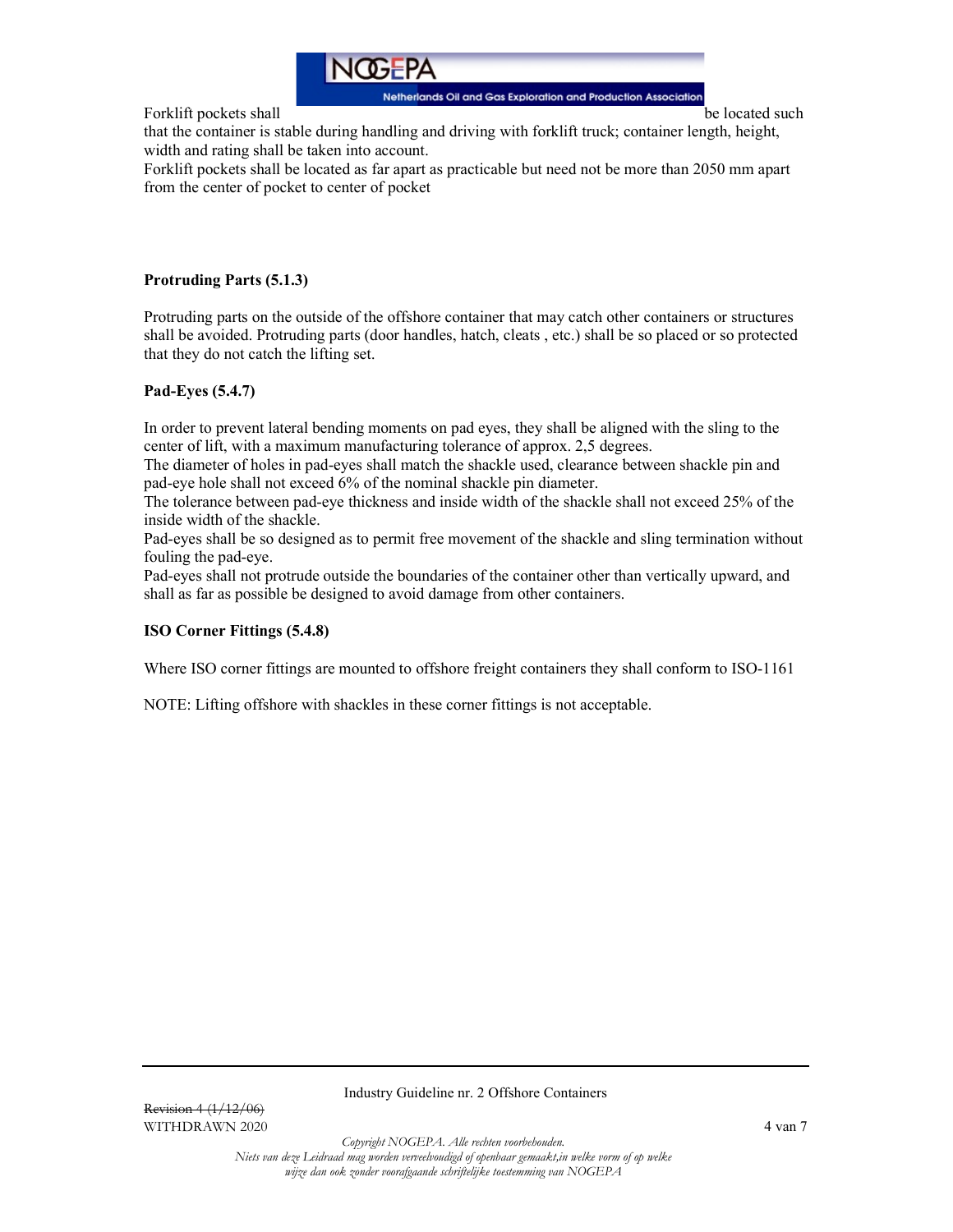

# ATTACHMENT 2 – Testing and Inspection of Offshore Containers

| Periodical testing- and inspection schedule offshore containers                                                                                                                                                                                                                                                                                                                              |                          |                                       |                                        |                                                          |  |  |  |  |
|----------------------------------------------------------------------------------------------------------------------------------------------------------------------------------------------------------------------------------------------------------------------------------------------------------------------------------------------------------------------------------------------|--------------------------|---------------------------------------|----------------------------------------|----------------------------------------------------------|--|--|--|--|
|                                                                                                                                                                                                                                                                                                                                                                                              | <b>Test / Inspection</b> |                                       |                                        |                                                          |  |  |  |  |
| <b>Time or Interval</b>                                                                                                                                                                                                                                                                                                                                                                      | <b>Lifting test</b>      | <b>NDE</b> examination<br>of pad eyes | <b>Thoroughly visual</b><br>inspection | <b>Suffix to be</b><br>marked on plate<br>(paragraph 10) |  |  |  |  |
|                                                                                                                                                                                                                                                                                                                                                                                              |                          |                                       |                                        |                                                          |  |  |  |  |
| Maximum period of<br>12 months                                                                                                                                                                                                                                                                                                                                                               | N.A. 2)                  | $N.A$ 2)                              | Yes                                    | V                                                        |  |  |  |  |
| Maximum period of<br>48 months                                                                                                                                                                                                                                                                                                                                                               | $N.A$ 2)                 | Yes                                   | Yes                                    | VN                                                       |  |  |  |  |
| After substantial<br>repair or alteration <sup>1)</sup>                                                                                                                                                                                                                                                                                                                                      | Yes                      | Yes                                   | Yes                                    | T                                                        |  |  |  |  |
| A substantial repair or alteration means any repair and/or alteration carried out, which may,<br>$\left( \right)$<br>in the opinion of an inspection body, affect the primary elements of the offshore container, or<br>elements which contribute directly to its structural integrity.<br>The inspection body may require other or additional inspections, examinations and or tests.<br>2) |                          |                                       |                                        |                                                          |  |  |  |  |
| N.B.<br>Suffix T<br>- indicating proof load test, non-destructive examination, and visual inspection                                                                                                                                                                                                                                                                                         |                          |                                       |                                        |                                                          |  |  |  |  |

Suffix VN - indicating non-destructive examination and visual inspection

Suffix V - indicating visual inspection only.

Details of above mentioned periodical inspections and examinations as mentioned in EN-12079-3:2006

Industry Guideline nr. 2 Offshore Containers

Copyright NOGEPA. Alle rechten voorbehouden.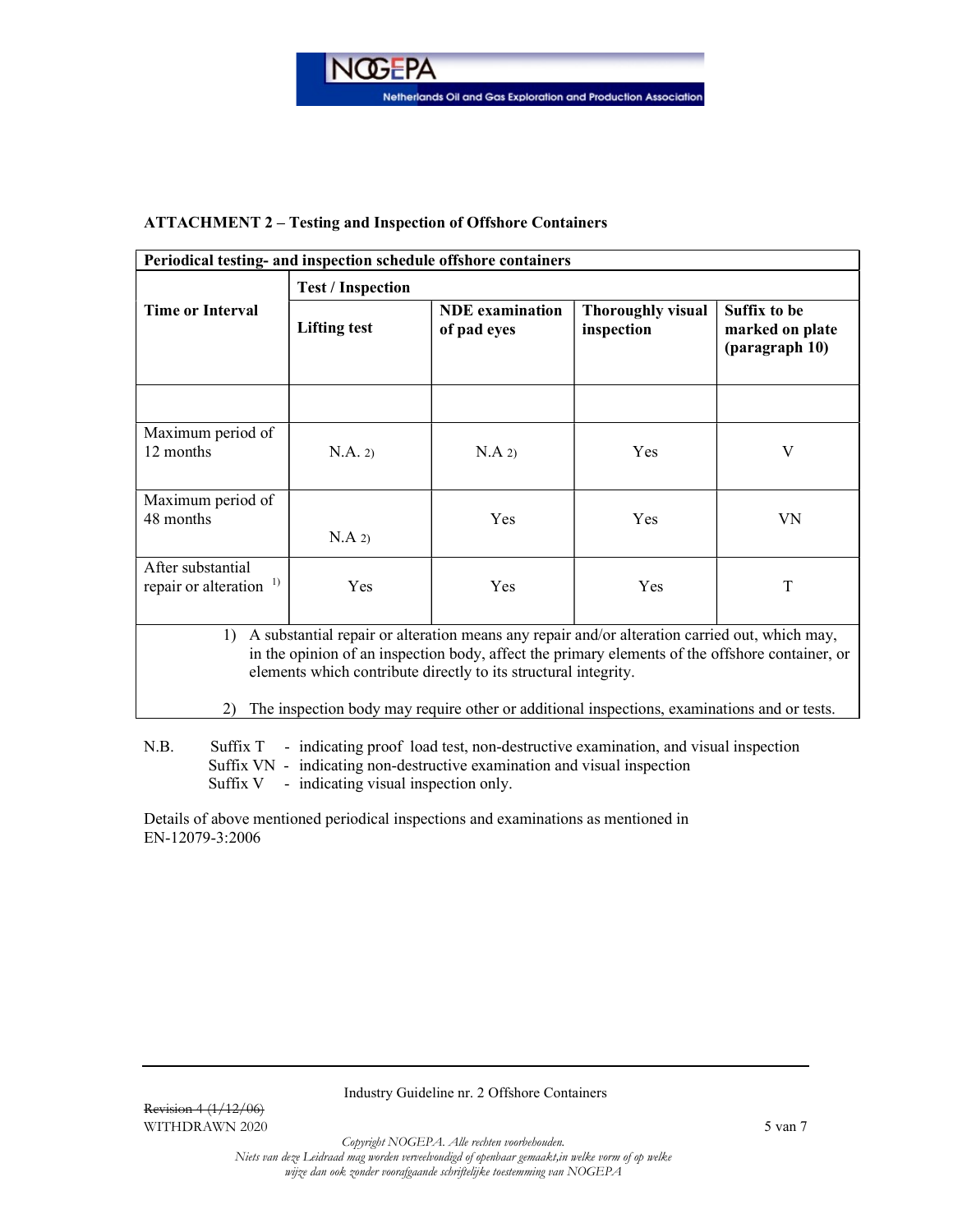

# ATTACHMENT 3 - Testing and Inspection of Lifting sets

# Lifting Sets (3.1)

One or more single or multi-leg slings (with or without a top leg) and shackles, assembly secured or not, intended to be connected to the pad-eyes of an offshore container for the purpose of lifting that container to, from or between fixed and floating installations and ships, in open seas

# General Requirements (5.1)

Slings shall be rated for their intended angle of use. In all cases four leg slings shall be rated as for three leg slings. In no case shall a sling be rated for an angle of the sling to the vertical in excess of 45 degrees.

Where two 2-legged slings are selected to function as a 4 –legged sling, they shall be calculated as for a 4-legged sling.

## Length (5.2.4)

The lifting set shall be of sufficient length to allow easy handling by operators. The top link or master link shall be able to reach to a height of no more than 1.3m above the container bottom when the sling hangs over the long side of the container.

## Chain Slings (5.3)

Chain slings shall meet all requirements of EN-818-4 Chain having a diameter of less than 10 mm shall not be used under any circumstances.

## Wire Rope Slings (5.4)

Wire rope slings shall meet all requirements of EN-13414-1 Wire rope having a diameter of less than 14 mm shall not be used under any circumstances. Wire rope slings shall be 6-stranded and of one of type 6 x 19 or 6 x 36 The termination of wire rope shall be a ferrule secured thimble

## Shackles (5.5)

Shackles shall meet all requirements of EN-13889 or EN-1677-1 with the additional requirement that the tolerance on the nominal diameter of the shackle pin shall be  $-0 + 3\%$ Shackles shall be restricted to the following type; bolt type with hexagon head, hexagon nut and split pin.

NOTE: It is recommended that the master link to be attached to the crane hook shall have minimum dimensions 270 x 140 mm , internal

#### Tags

#### Industry Guideline nr. 2 Offshore Containers

Revision 4 (1/12/06) WITHDRAWN 2020  $\qquad 6 \text{ van } 7$ 

Copyright NOGEPA. Alle rechten voorbehouden.